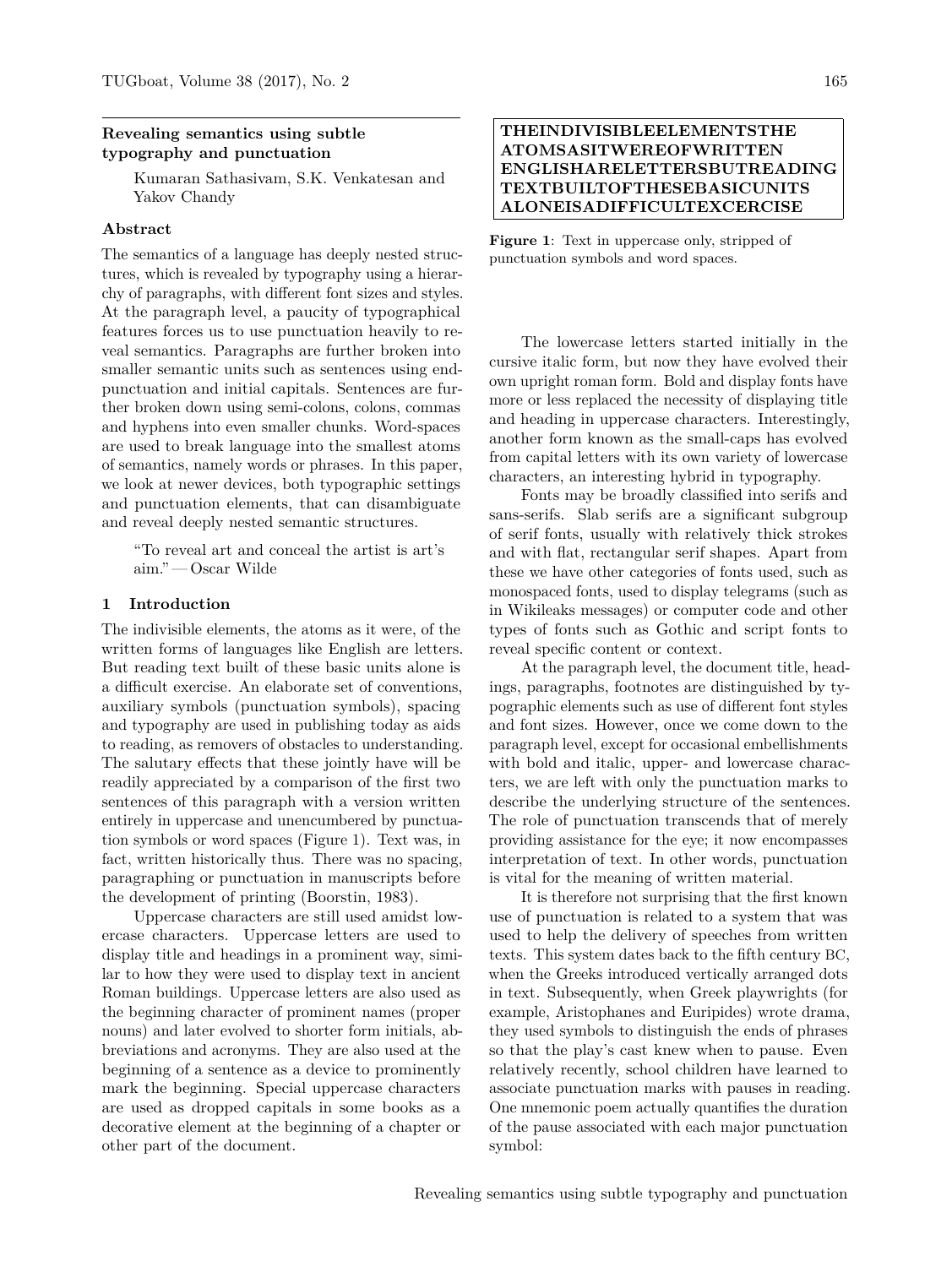

**Figure 2**: The dramatic change in meaning that a single comma can introduce is illustrated by this example. [Source: [http://www.themodernausten.com/](http://www.themodernausten.com/2012/09/04/teacher-tuesdays-9-4-12/) [2012/09/04/teacher-tuesdays-9-4-12/](http://www.themodernausten.com/2012/09/04/teacher-tuesdays-9-4-12/)]

**Charles the First walked and talked half an hour after his head was cut off. Charles the First walked and talked; half an hour after, his head was cut off.**

**Figure 3**: In this example, the meaning of the first sentence is intriguing though rather macabre. A semi-colon and a comma change the meaning of the same string of words entirely, to something more likely. [Source: The American Printer, 1885 edition]

The stop point out, with truth, the time of pause

A sentence doth require at ev'ry clause. At ev'ry comma, stop while one you count; At semicolon, two is the amount; A colon doth require the time of three; The period four, as learned men agree.

The semantic role of punctuation is easily highlighted using a couple of well-known facetious examples (Figure 2, Figure 3). Thus a particular string of words can have different meanings, depending on the punctuation. In fact, a particular sequence of words can even have two opposite meanings (Figure 4).

This is not paradoxical. If such texts with different meanings are delivered *orally*, they are spoken very distinctly, depending on the intended meaning. The written forms, since they are reduced to identical strings of symbols, require auxiliary support, *marking up*, in the form of punctuation to make the distinction.

## **2 Evolution of punctuation**

Punctuation was developing rapidly at a time when large numbers of copies of the Bible were produced by copyists in Europe, in the fifth century AD. These copies were designed for reading aloud, and so a range of marks were introduced in the text. An early

## **Woman, without her man, is nothing. Woman: without her, man is nothing.**

**Figure 4**: The first of these sentences emphasizes the importance of men; the second, the importance of women.

version of initial capitals (the use of lowercase letters to write sentences, except for the first letter of the sentence, which is in uppercase) made its appearance at this time. In the eighth century AD, Irish scribes introduced the practice of separating words. This was a major step in semantics, as now words began to have a standalone existence, making them candidates for a study on their own, reinforcing a socially shared context, through the use of dictionaries. The English language also evolved as an isolating language, making isolation of words possible, but at the same time increasing the importance of the position of the words, creating a need for position-based syntax and grammar. Over the next several centuries, the movement was from words to phrases and several systems of punctuation appeared, some of them disappearing after a spell of popularity, others persisting unchanged or evolving with time.

The use of movable type and the rise of printing in Europe in the 15th century led to an increase in the amount of material printed and in its readership. The printing press spread to hundreds of cities in Europe within decades. It is estimated that by 1500 the printing presses of western Europe had produced 20 million volumes. The need for a standard system of punctuation was keenly felt. Two printers of Venice, both named Aldus Manutius, one the grandson of the other, are credited with the invention of such a system. To the printers Aldus Manutius are attributed the development of punctuation practices that continue to this day, such as the one of ending sentences with full stops, and the development of symbols such as the modern comma. The younger Manutius said in 1566 that the main object of punctuation was the clarification of syntax. The trend of punctuation reflecting sentence structure continued. Notable in this context is Ben Jonson's book English Grammar, published posthumously in 1640, which provided the foundation for the punctuation rules followed today. This is not to say that there is total agreement about the rules of punctuation — there is still some range in punctuation usage.

Printing presses spread further, and in the 16th century they produced between 150 and 200 million copies. In the 19th century, the hand-operated press was replaced with the steam-powered rotary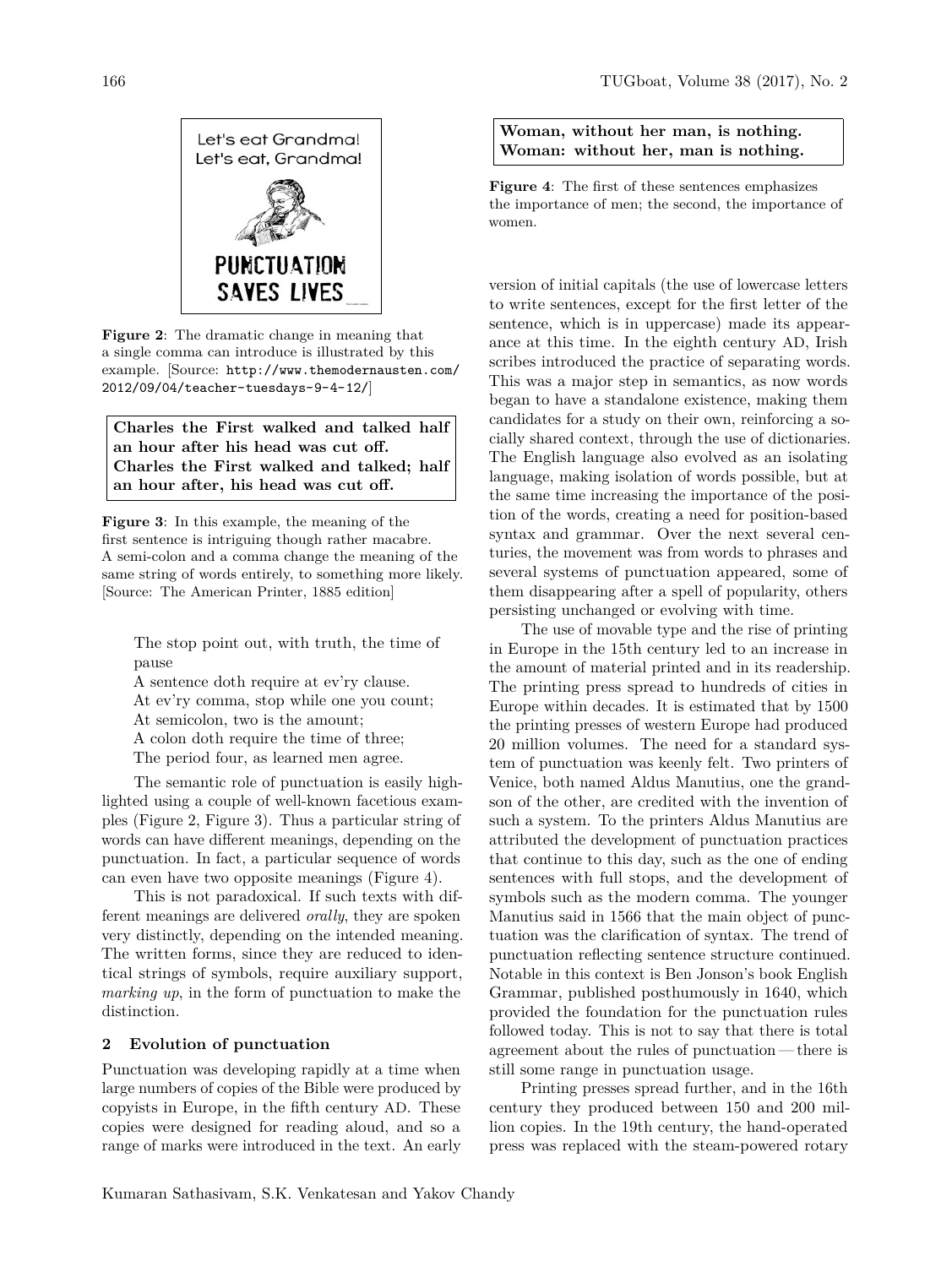press, which allowed printing to be performed on an industrial scale.

#### **3 Punctuation rules and style manuals**

As early as the late 17th century, manuals (such as Moxon's Mechanick Exercises, 1683–1684) were being produced for the printing trade. With the passage of time, these increasingly addressed the general reader. One of the most successful printing manuals of the 19th century, The American Printer, was published in 18 editions between 1866 and 1893. The preface to the first edition of this manual said that 'Authors and publishers, as well as typographical amateurs, may consult the volume with profit; and indeed, any intelligent person will find it a serviceable companion.' The American Printer (15th edition, 1885) touches very lightly upon the subject of punctuation when it outlines the work of the proof-reader: 'The compositor is bound to "follow the copy," in word and sentiment, unless, indeed, he meets with instances of wrong punctuation or false grammar, (and such instances are not rare,) which his intelligence enables him to amend.'

Just what correct punctuation might be was being defined by academic presses around this time and in the early 20th century, by which time they were drawing up their own rules or standards for typography. Horace Hart, controller of the Oxford University Press (OUP), had worked some three decades at printing establishments, compiling best practices over this period. In 1893 these were printed as a single broadsheet page for use at the OUP. They developed over the years, and were published in 1904. Hart's Rules quickly became a source of authoritative instructions of not just typesetting style but also English usage, grammar and punctuation. Similarly, in the 1890s a proofreader at the University of Chicago Press had drawn up a single sheet of typographic fundamentals. In 1906, the Chicago Manual of Style (CMS) was published as a book. The [CMS16](#page-5-1) [\(2010\)](#page-5-1) is now in its 16th edition, and its guidelines have been shaped by ideas from both within the press itself and outside. The print version of CMS16 has more than a thousand pages, and there are more than 2000 hyperlinked paragraphs online. The Web site of the CMS says that it 'has become the authoritative reference work for authors, editors, proofreaders, indexers, copywriters, designers, and publishers'.

Editors and other users of style manuals tend to follow their prescriptions slavishly although the manuals themselves point out that there is nothing hard and fast about their 'rules':

As always, most Chicago rules are guidelines, not imperatives; where options are offered, the first is normally our preference. Users should break or bend rules that don't fit their needs, as we often do ourselves. Some advice from the first edition (1906), quoted in the twelfth and thirteenth editions and invoked in the fourteenth, bears repeating: "Rules and regulations such as these, in the nature of the case, cannot be endowed with the fixity of rock-ribbed law. They are meant for the average case, and must be applied with a certain degree of elasticity." [\(CMS15, 2003\)](#page-5-2)

The desire to adhere zealously to the guidelines of style manuals possibly arises in response to the intricacy of the rules: the CMS and the New York Public Library's style manual [\(Sutcliffe, 1994\)](#page-5-3) devote close to 50 pages each to the use of punctuation symbols alone. It is evident that the prescriptions have been drawn up with great thoroughness to deal with every conceivable situation that may arise when using punctuation symbols.

Perhaps as a caution against overenthusiastic enforcement of the recommendations, CMS15 reminds users that '[p]unctuation should be governed by its function, which is to promote ease of reading. Although punctuation, like word usage, allows for subjectivity, authors and editors should be aware of certain principles lest the subjective element obscure meaning. The guidelines offered in this chapter [Punctuation] draw for the most part from traditional American practice.' In other words, the essence of punctuation is to disambiguate.

## **4 Semantic inadequacies in current methods of punctuation and typography**

The rules of punctuation are evolving continuously. New, revised editions of style manuals are published periodically. To quote words from Wikipedia, 'The rules of punctuation vary with language, location, register and time and are constantly evolving.' This continuous evolution of punctuation is due partly to developments in the language and partly to the fact that the 'rules' laid out in style manuals are often merely descriptive. Further, some aspects of these rules are rather whimsical. As a result, there are inadequacies in the prescriptions regarding punctuation. In Box 1 we present two cases where redundancy is present in the rules of punctuation.

In fact, there are serious limits to how well even the traditional function of punctuation, namely, indicating how text is to be read, can be carried out. As the Wikipedia entry on 'Punctuation' puts it, 'Even today, formal written modern English differs subtly from spoken English because not all emphasis and disambiguation is possible to convey in print, even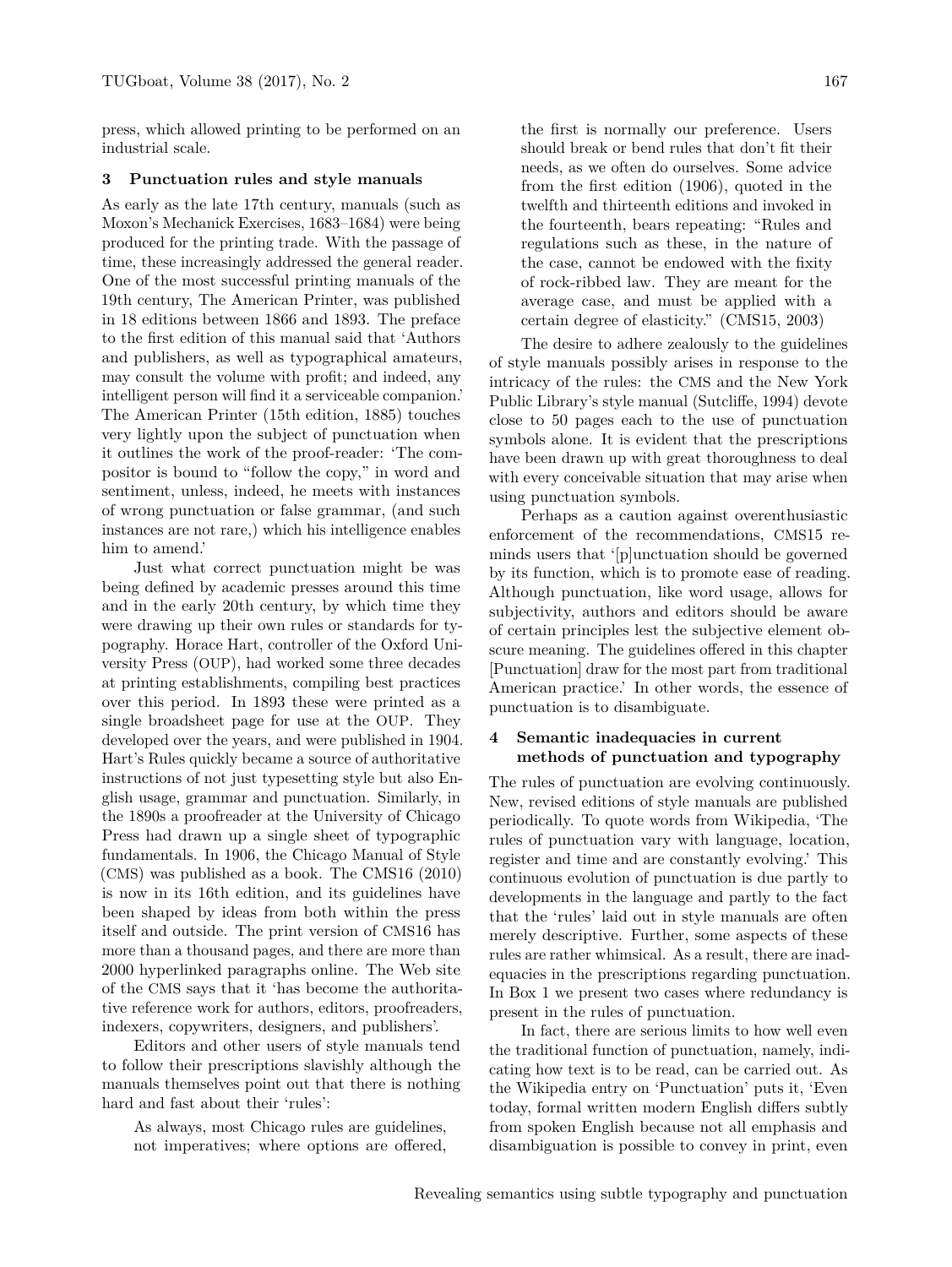**Box 1**: Redundancy in punctuation rules.

- *Demarcation of sentences.* Sentences are clearly marked off using both end-punctuation (full stops, question marks, exclamation marks) and initial capital letters. It would be more rational for a style manual to prescribe the use of a single sentence-separation punctuation symbol.
- *'Which' versus 'that'.* A distinction is made by style manuals, most American ones, between the relative pronouns 'which' and 'that'. These manuals prescribe the use of 'that' with a restrictive purpose, to narrow a category or identify a particular term being talked about. 'Which', on the other hand, is recommended for nonrestrictive use, not to identify a particular item or narrow a class but to add something about an item that has already been identified. The style manuals redundantly prescribe that 'which', when used nonrestrictively, should always be preceded by a comma, a parenthesis or a dash (CMS15, page 230).

**Person 1:** (Aggressively) Where did you get that? **Person 2:** (Inquisitively) What?

**Figure 5**: Playwrights must provide stage directions to indicate how lines are to be spoken by actors. [Source: <http://www.tes.com>]

with punctuation.' Nowhere are these limits felt more keenly than in play scripts, where the dramatist must liberally add adverbial stage instructions (Figure 5). Furthermore, we present in Box 2 a couple of instances we found where there may be ambiguity even when the rules of punctuation are followed faithfully.

The development of punctuation is proceeding perhaps faster than ever before. New punctuation symbols have been proposed. [Houston](#page-5-4) [\(2013\)](#page-5-4) describes the deliberate creation of a symbol to convey a mixture of surprise and doubt. This symbol, known as the interrobang, enjoyed some popularity during the late 1960s and early 1970s. It was lost in the transition of the printing industry from hand-set, hot metal printing to phototypesetting. [Houston](#page-5-4) [\(2013\)](#page-5-4)

**Box 2**: Ambiguity in punctuation rules.

- *The comma in an unclear role.* The comma is used in a great many situations. Sometimes, it is not clear what role it is playing. For instance, according to one CMS15 rule, 'A word, abbreviation, phrase, or clause that is in apposition to a noun is set off by commas if it is nonrestrictive— that is, omittable, containing supplementary rather than essential information.' The first example provided for such a use of the comma is 'The committee chair, Gloria Ruffolo, called for a resolution'. Another CMS rule describes the use of the Oxford comma: 'Items in a series are normally separated by commas . . . When a conjunction joins the last two elements in a series, a comma known as the serial or series comma or the Oxford comma— should appear before the conjunction. The first example provided for this rule is 'She took a photograph of her parents, the president, and the vice president.' If, however, the sentence 'She took a photograph of her father, the president, and the vice president' is encountered, how is the reader to interpret it? Did she take a photograph of three persons? Or was her father the president, so that she took a photograph of only two persons, namely her father and the vice president? This type of ambiguity is encountered when the Oxford comma is followed.
- *A relative clause ambiguity.* Sometimes it is difficult to distinguish between interrogative and nominal relative noun clauses. An example is the sentence 'I forgot what he asked for.' One interpretation is 'I know what he asked for. But I forgot to bring it.' In this case, the object of the sentence is a relative noun clause. Another interpretation is 'I do not know any longer what it is he asked for.' Here, the object is an interrogative noun clause.

also describes how, even more recently, a new symbol, the sarcasm mark, was proposed by a blogger who observed that written sarcasm was regularly misinterpreted as sincerity in online interactions. The need for enhanced disambiguation through new punctuation has been both necessitated and facilitated by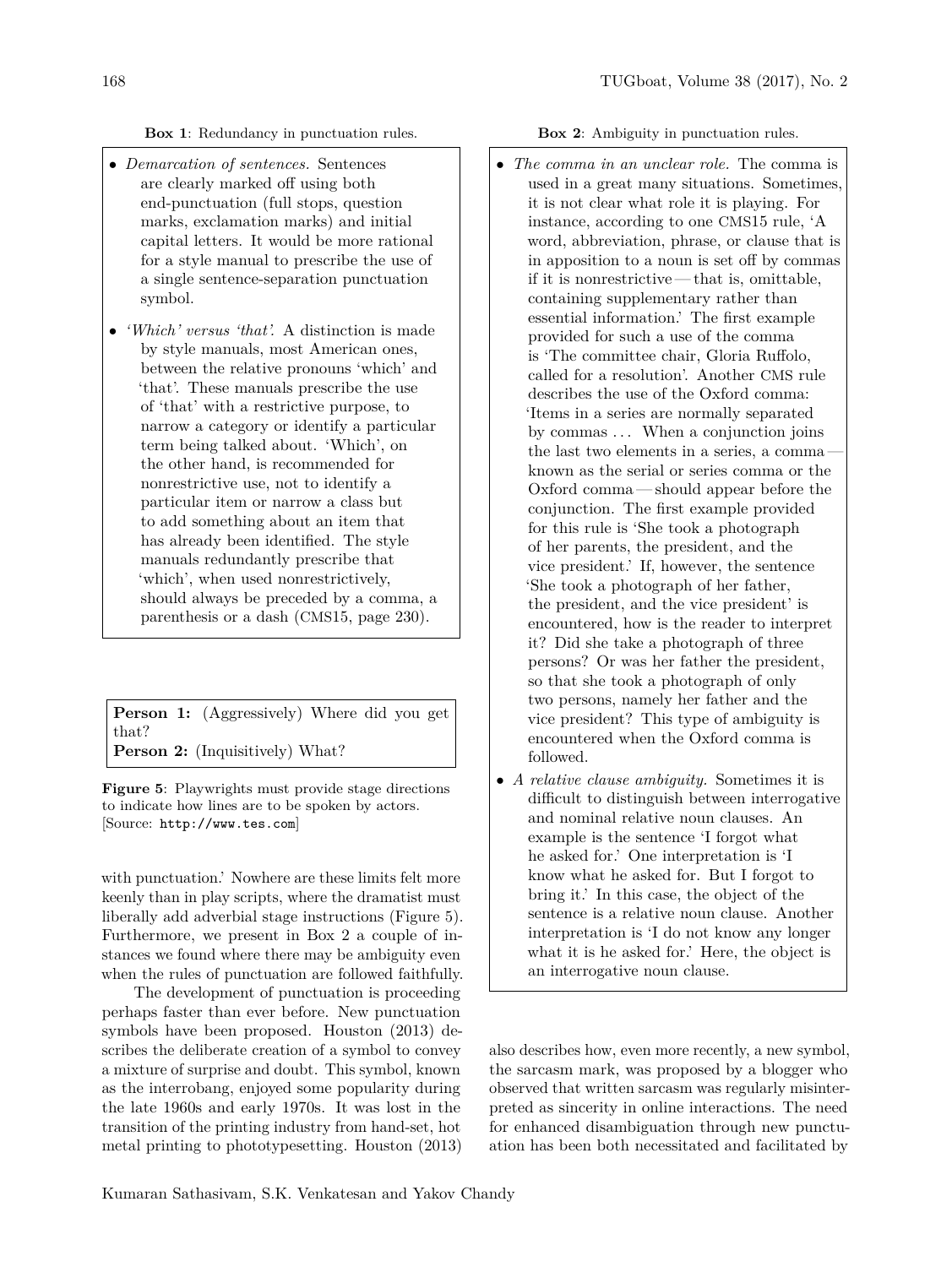the development of electronic communication. Smileys, emojis, emoticons and sarcasm tagging have all gained widespread recognition and usage through text messages and emails. It is quite possible that these new punctuation symbols will be absorbed into regular print typography.

### **5** Extending the LA<sub>I</sub><sub>E</sub>X</sub> solution for deep **structures**

Like XML and HTML, L<sup>AT</sup>FX provides a mechanism for separation between style and content. The user provides hints and hooks for the typesetting engine and the typesetting engine then provides the rendering, incorporating some hyphenation and justification of paragraphs, and paginating the document. There is now adequate computer power to take LAT<sub>EX</sub> typesetting to higher levels of sophistication.

We note that the rules of punctuation and typography need to be revisited. We believe that the present setting provides opportunities to advance disambiguation, for both the human reader and the machine reader, through imaginative typography and punctuation.

First we construct some simple solutions to existing disambiguation problems, before we move on to the general problem of structure and semantics.

• *The comma in a dual role.* We could disambiguate the sentence 'She took a photograph of her father, the president, and the vice president.' in the following ways: 'She took a photograph of her father, the president, and the vice president.' Here we try to convey the information that her father is the president by putting 'the president' within parenthetical comma, which is comma that is shifted after the word-space to indicate the parenthetical nature of it. Likewise, when there is a list with items containing coordinating conjunctions, and there is no Oxford comma, we would compress, expand or letterspace the text automatically. The example we have is the sentence 'We had ice cream, fish and chips and strawberries and cream at the tennis match.' We could disambiguate this by writing it this way: 'We had ice cream, fish · and · chips and strawberries· and · cream at the tennis match.' We hope that the typography of LAT<sub>EX</sub> will be clever enough to distinguish this nesting indicated here through curly braces and provide subtle typographic effects to indicate the nested structure. When Zapf's hz-program squeezed or stretched individual characters by a few percentage points or letterspaced text (to avoid rivers) in the mid-1990s, it was considered sacrilege by purists. Be that as it may, these features, which

Zapf referred to as 'micro-typographic features', have entered L<sup>AT</sup>FX and other typesetting programs. We believe that these features, when used appropriately, will serve the purpose of disambiguation.

- *Relative clause ambiguity.* Can we disambiguate the following sentence? 'I forgot what he asked for.' As mentioned above, this has two possible interpretations:
	- 1 I *forgot* that he asked for something;
	- 2 I cannot remember *what* it was that he asked for.

*The solution:*

- 1 'I forgot¿ what he asked for.'
- 2 'I forgot what¿ he asked for.'

We hope that the introduction of new punctuation after 'forgot/what' solves the problem. It may require subtle education of both the readers and authors.

• *Sentence break.* The sentence demarcation problem from Box 1. A simple solution would be to introduce a hidden (nonprinting) demarcation symbol between sentences. We could introduce a new character, say a square dot, ' ' (a small version of the Halmos square box). This would provide unambiguous information to a 'machine reader'.

At present, with all the progress in AI, especially Deep Learning, there are now quite a few natural language processing (NLP) libraries that could also be used by the LAT<sub>F</sub>X engine to interpret the input and produce typeset output as desired, with options to switch on/off such features by the authors of LATEX. Such interactive NLP systems can also query the author when in doubt. Of course, all this becomes feasible only if we have a rich set of font families with subtle variations and a set of new glyphs for proposing new punctuation marks. A sentence tagged with parts of speech by NLP, with additional indicators introduced by LATEX authors, can provide a wide scope for LATEX to typeset the output with subtle typographic variations revealing the underlying structure. Noun phrases and verb phrases can be indicated by either a different font-face variant and/or replacing word-spaces within the phrases by a middle dot,  $\langle \cdot \rangle$ , as in the example, 'We had ice cream, fish · and · chips and strawberries· and · cream at the tennis match.'

Zapf's 'micro-typographic features' have entered LATEX and other typesetting programs, and these features along with newer typefaces for representing grammatical structures and parts of speech will help us evolve language and typography to higher levels.